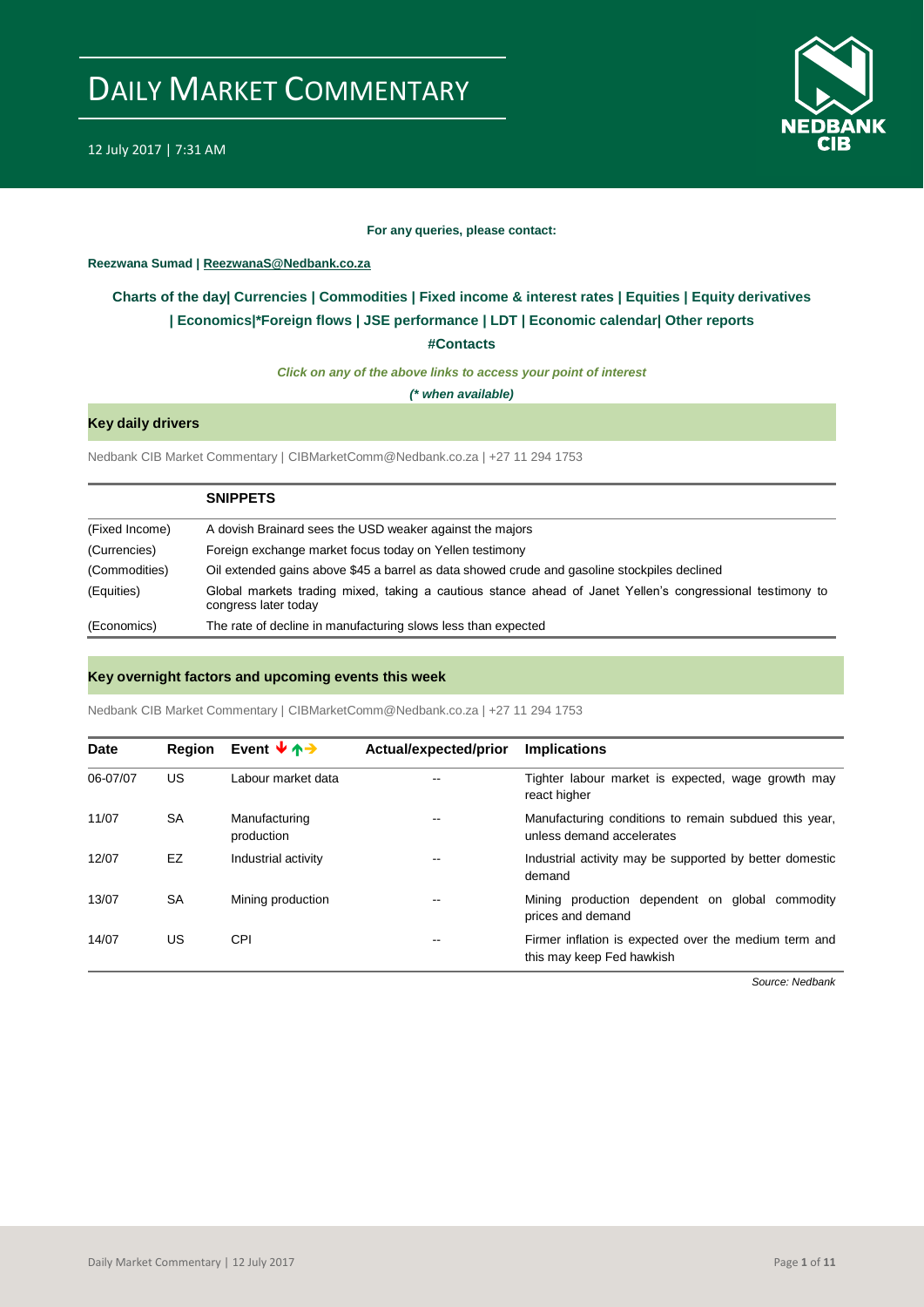

# <span id="page-1-0"></span>**Fixed income and interest rates [back to](#page-0-0) top back to top**

Bond flow sales |+2711 535 4021 | Corporate Money Markets | +2711 535 4007 | Business Bank Money Markets | +2711 535 4006

|                                 |               | Δ              | $\Lambda$        | $\Lambda$  | <b>Month</b> |
|---------------------------------|---------------|----------------|------------------|------------|--------------|
| <b>Bonds</b>                    | Last price    | 1 <sub>d</sub> | <b>MTD</b>       | <b>YTD</b> | trend        |
|                                 | $\frac{0}{0}$ | bps            | bps              | bps        |              |
| R203-0.2 yrs                    | 7.34          | $-3.60$        | $-5.80$          | $-36.30$   | ⊕            |
| R208-3.7 yrs                    | 7.86          | $-0.20$        | 11.60            | $-41.60$   | ⇮            |
| R186-9.4 yrs                    | 8.88          | $-0.70$        | 11.20            | $-2.50$    | ✿            |
| R2048-30.6 yrs                  | 9.99          | 0.05           | 12.95            | 36.75      | ⇑            |
| <b>US 10 yr</b>                 | 2.35          | $-1.07$        | 4.61             | $-9.45$    | ⇮            |
| <b>UK 10 yr</b>                 | 1.28          | 0.70           | 1.80             | 3.60       | ⇑            |
| German 10 yr                    | 0.55          | 1.00           | 8.40             | 34.20      | ⇑            |
| Japan 10 yr                     | 0.09          | $-1.00$        | 0.00             | 4.00       | ⇛            |
|                                 |               | Δ              | Δ                | Δ          | <b>Month</b> |
| <b>Money Market</b>             | Last price    | 1 <sub>d</sub> | <b>MTD</b>       | <b>YTD</b> | trend        |
|                                 | %             | bps            | bps              | bps        |              |
| SA repo rate                    | 7.00          | 0.00           | 0.00             | 0.00       | ⇛            |
| SA prime rate                   | 10.50         | 0.00           | 0.00             | 0.00       | ➾            |
| SA CPI (MTD = previous month)   | 5.40          |                | 10.00            |            | 合            |
| SA 3m JIBAR                     | 7.34          | 0.00           | 0.00             | $-1.60$    |              |
| SA 3m NCD                       | 7.33          | $-2.50$        | 0.00             | $-5.00$    |              |
| SA 6m NCD                       | 7.84          | 0.00           | 3.75             | $-13.75$   | ⇮            |
| SA 12m NCD                      | 8.23          | 0.00           | 2.50             | $-22.50$   | ⇮            |
| US 3m LIBOR                     | 1.30          | $-0.11$        | 0.49             | 30.62      | ⇑            |
| UK 3m LIBOR                     | 0.30          | $-0.18$        | $-1.01$          | $-7.01$    | ⊕            |
| Japan 3m LIBOR                  | $-0.01$       | $-0.43$        | $-0.60$          | 4.04       | ⊕            |
| Source: Bloomberg & Nedbank CIB | Time          |                | 2017/07/12 07:11 |            |              |

|                                  |            | Δ                   | Δ                      | $\Delta$               | <b>Month</b>          |
|----------------------------------|------------|---------------------|------------------------|------------------------|-----------------------|
| <b>FRAs and Swaps</b>            | Last price | 1 <sub>d</sub>      | <b>MTD</b>             | <b>YTD</b>             | trend                 |
|                                  | %          | bps                 | bps                    | bps                    |                       |
| 3X6 FRA                          | 7.20       | 0.00                | $-3.00$                | $-19.00$               | ⊕                     |
| 6X9 FRA                          | 7.10       | 0.00                | $-5.00$                | $-32.00$               | ⊕                     |
| 9X12 FRA                         | 7.00       | 0.00                | $-5.00$                | $-45.00$               | ⊕                     |
| <b>18X21 FRA</b>                 | 7.08       | 0.00                | $-3.00$                | $-45.00$               | ⇩                     |
| SA 2yr Swap                      | 7.11       | 0.00                | $-3.10$                | $-35.10$               | ⊕                     |
| SA 3yr Swap                      | 7.23       | 1.00                | 1.30                   | $-32.60$               | ⇑                     |
| SA 5yr Swap                      | 7.51       | $-0.50$             | 3.00                   | $-30.10$               | ⇑                     |
| SA 10yr Swap                     | 8.09       | $-1.00$             | 4.00                   | $-24.10$               | ♠                     |
| SA 15yr Swap                     | 8.29       | $-1.75$             | 3.25                   | $-19.50$               | ⇑                     |
|                                  |            | Δ<br>1 <sub>d</sub> | $\Delta$<br><b>MTD</b> | $\Delta$<br><b>YTD</b> | <b>Month</b><br>trend |
| <b>Spreads</b>                   | Last price |                     |                        |                        |                       |
|                                  | %          | bps                 | bps                    | bps                    |                       |
| 2v10v                            | $-0.98$    | 1.00                | $-7.10$                | $-11.00$               | ⊕                     |
| 3v10v                            | $-0.86$    | 2.00                | $-2.70$                | $-8.50$                | ⇩                     |
| R186-R203                        | 1.55       | 2.90                | 17.00                  | 33.80                  | ⇑                     |
| R2048-R186                       | 1.10       | 0.75                | 1.75                   | 39.25                  | ⇑                     |
| 5y-R186                          | $-1.37$    | 0.20                | $-8.20$                | $-27.60$               | ⇩                     |
| 10y-R186                         | $-0.80$    | $-0.30$             | $-7.20$                | $-21.60$               | ⊕                     |
| 15y-R186                         | $-0.59$    | $-1.05$             | $-7.95$                | $-17.00$               | ⊕                     |
| SA 5yr CDS spread - basis points | 208.50     | 0.00                | 9.00                   | $-6.50$                | ⇑                     |
| Source: Bloomberg & Nedbank CIB  | Time       |                     | 2017/07/12 07:11       |                        |                       |

 A dovish Brainard sees the USD weaker against the majors, but noise around Trump and Russia sees a mixed reaction in risk. USDZAR trading at 13.53 from 13.55 when we left. SAGBs open a touch stronger in response and expect a look at mid to low 8.80's if it holds. Greenshoes and local outflows should retain the steepening bias.



#### **US 10 year yield**

**SA 10 year yield**

*Source: Bloomberg, Nedbank*

*Source: Bloomberg, Nedbank*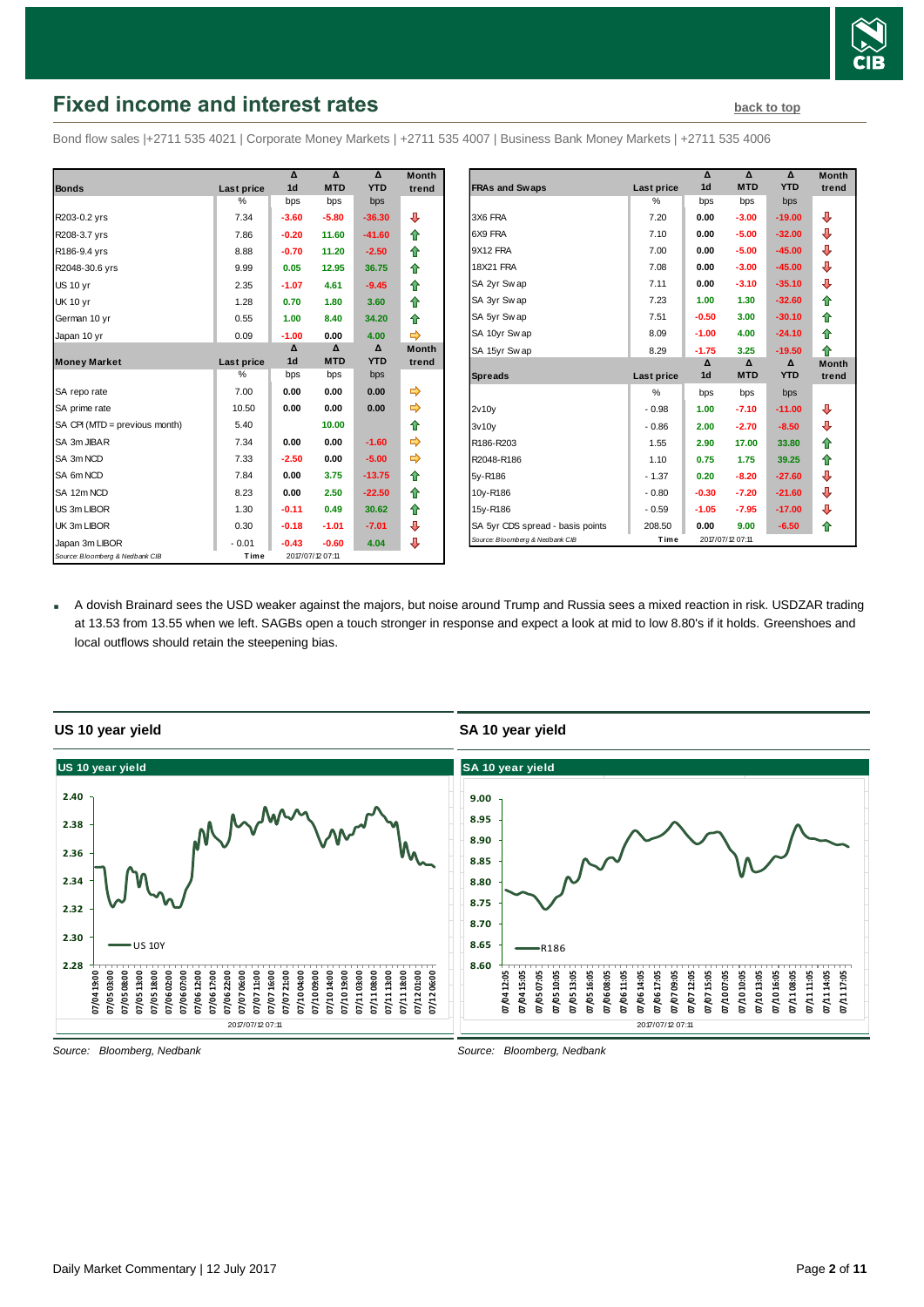

# <span id="page-2-0"></span>**Currencies [back to top](#page-0-0)**

Business Banking FX | +27 11 535 4003 | Corporate FX | +2711 535 4002 | Institutional FX | +2711 535 4005

- Yesterday the local trading session opened with the rand trading around the 13.5000 level, almost from the open the local unit came under pressure, breaching above the previous sessions highs in the mid 13.50's and trading fairly quickly to a high of 13.6250 on the day, thereafter some cautious dollar selling saw it retrace some of the sessions losses and by the time of the local close trading at 13.5750.
- This morning the rand is currently trading at 13.5225, EURZAR is trading at 14.5350 and GBPZAR is trading at 17.3825.
- On the international front, the euro had another largely subdued session for the majority of the session trading around the 1.1400 pivot, however toward the close of the European session it traded steadily firmer, this scenario further assisted by comments from the FED on balance sheet matters and headlines regarding Mr Trump junior, has seen EURUSD trade to a high of 1.1488 this morning, where it currently trades.
- Gold has also traded marginally firmer in the wake of the aforementioned headlines, this morning some 5 dollars firmer from the time of the local close currently trading at 1219.50.
- Data releases scheduled for today, no local releases, from Europe we have zone industrial production data, and from the U.S we have mortgage applications, along with Yellen testimony and the release of the Beige book.
- Possible trading range in the rand today 13.3500 to 13.6500

| <b>Majors</b>                   | Last price        | $% \Delta$<br>$-1d$    | $\%$ $\Delta$<br><b>MTD</b> | $\%$ $\Delta$<br><b>YTD</b> | <b>Month</b><br>trend | <b>USD</b> trend    |
|---------------------------------|-------------------|------------------------|-----------------------------|-----------------------------|-----------------------|---------------------|
| <b>GBPUSD</b>                   | 1.29              | 0.07                   | $-1.29$                     | 4.19                        | ⊕                     | USD strength        |
| <b>EURUSD</b>                   | 1.15              | 0.19                   | 0.55                        | 9.24                        | ⇑                     | <b>USD</b> weakness |
| <b>USDJPY</b>                   | 113.36            | $-0.51$                | 0.86                        | $-3.18$                     | ⇑                     | USD strength        |
| <b>USDAUD</b>                   | 1.31              | $-0.22$                | 0.44                        | $-5.93$                     | 全                     | USD strength        |
| <b>Rand crosses</b>             | Last price        | $\%$ $\Delta$<br>$-1d$ | $\Delta_0$<br><b>MTD</b>    | $\%$ $\Delta$<br><b>YTD</b> | <b>Month</b><br>trend | <b>ZAR</b> trend    |
| <b>USDZAR</b>                   | 13.52             | $-0.31$                | 3.29                        | $-1.63$                     | ♠                     | ZAR weakness        |
| <b>GBPZAR</b>                   | 17.38             | $-0.22$                | 2.02                        | 2.52                        | ⇑                     | ZAR weakness        |
| <b>EURZAR</b>                   | 15.53             | $-0.12$                | 3.80                        | 6.96                        | ⇑                     | <b>ZAR</b> weakness |
| <b>AUDZAR</b>                   | 10.35             | $-0.26$                | 3.04                        | 4.33                        | ⇑                     | ZAR weakness        |
| ZARJPY                          | 8.38              | $-0.18$                | $-2.38$                     | $-1.72$                     | ⊕                     | ZAR weakness        |
| <b>African FX</b>               | <b>Last price</b> | $\%$ $\Delta$<br>$-1d$ | $\Delta_0$<br><b>MTD</b>    | $\Delta_0$<br><b>YTD</b>    | <b>Month</b><br>trend | <b>ZAR</b> trend    |
| ZARMWK (Malaw ian kw acha)      | 53.62             | 0.24                   | $-3.35$                     | 0.87                        | ⊕                     | ZAR weakness        |
| ZARBWP (Botsw ana pula)         | 0.77              | 0.12                   | $-1.39$                     | $-1.98$                     | ⊕                     | <b>ZAR</b> weakness |
| ZARKES (Kenyan shilling)        | 7.68              | 0.31                   | $-3.25$                     | 2.89                        | ⊕                     | ZAR weakness        |
| ZARMUR (Mauritian rupee)        | 2.55              | 0.30                   | $-2.98$                     | $-2.86$                     | ⊕                     | ZAR weakness        |
| ZARNGN (Nigerian naira)         | 23.32             | 0.32                   | $-2.81$                     | 1.50                        | ⊕                     | <b>ZAR</b> weakness |
| ZARGHS (Ghanian cedi)           | 0.33              | 0.64                   | $-3.34$                     | 3.62                        | ⊕                     | ZAR weakness        |
| ZARZMW (Zambian kw acha)        | 0.67              | 0.27                   | $-4.19$                     | $-8.05$                     | ⊕                     | ZAR weakness        |
| ZARMZN (Mozambican metical)     | 4.48              | 0.31                   | $-2.88$                     | $-16.29$                    | ⊕                     | ZAR weakness        |
| Source: Bloomberg & Nedbank CIB | Time              |                        | 2017/07/12 07:11            |                             |                       |                     |

*\*Please note that the sign on the % change reflects the change on the headline number. The narrative indicates the trend direction over the month. For trade in any of these currencies, contact our FX dealing desks*



**USDZAR**

*Source: Bloomberg, Nedbank*

#### **EUR/USD**



*Source: Bloomberg, Nedbank*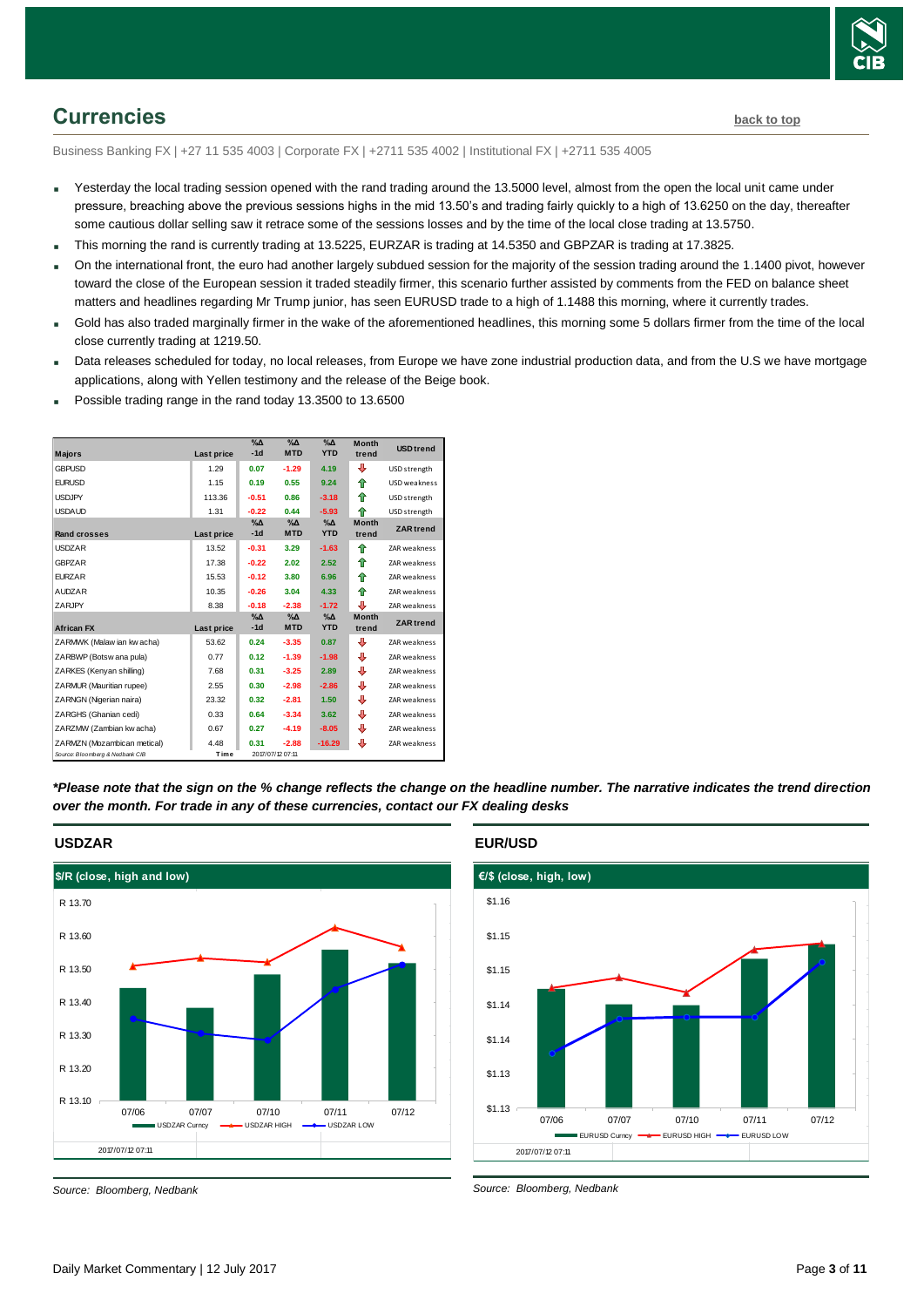## Daily Market Commentary | 12 July 2017 Page **4** of **11**

# <span id="page-3-0"></span>**Commodities [back to top](#page-0-0)**

Nedbank CIB Market Commentary | CIBMarketComm@Nedbank.co.za | +27 11 294 1753| +27 11 535 4038

- Oil extended gains above \$45 a barrel as data showed crude and gasoline stockpiles declined, easing a glut. Futures advanced 1.9% after rising 1.8% in the previous two sessions.
- Gold advances for third day as controversy over Trump Jr.'s emails sparks some safe haven demand. Gold for immediate delivery +0.1% to \$1,219.07/oz.

| <b>Commodities</b>              | Last price | $\%$ $\Delta$<br>$-1d$ | $\%$ $\Delta$<br><b>MTD</b> | $\%$ $\Delta$<br><b>YTD</b> | <b>Month</b><br>trend |
|---------------------------------|------------|------------------------|-----------------------------|-----------------------------|-----------------------|
| Brent near future (\$)          | 48.21      | 1.45                   | 0.61                        | $-15.15$                    |                       |
| WTI crude (\$)                  | 45.78      | 1.64                   | $-0.56$                     | $-14.78$                    | ⊕                     |
| Gold spot (\$)                  | 1 220.13   | 0.20                   | $-1.73$                     | 6.33                        | ⊕                     |
| Platinum spot (\$)              | 906.90     | 0.55                   | $-2.05$                     | 0.42                        | ⊕                     |
| SA w hite maize spot (R)        | 1 940.00   | 1.15                   | 13.25                       | $-45.23$                    | ⇑                     |
| Source: Bloomberg & Nedbank CIB | Time       |                        | 2017/07/12 07:11            |                             |                       |

**SA white maize**



*Source: Bloomberg, Nedbank*

**Brent Crude vs West Texas Intermediate**

#### **Brent Crude vs West Texas Intermediate**  2017/07/12 07:11 \$43  $$44$ \$44 \$45 \$45 \$46 \$46 \$47 \$47 \$48 \$48 **\$46 \$47 \$47 \$48 \$48 \$49 \$49 \$50 \$50 07/04 04:00 07/04 09:00 07/04 14:00 07/04 19:00 07/05 06:00 07/05 11:00 07/05 16:00 07/05 21:00 07/06 04:00 07/06 09:00 07/06 14:00 07/06 19:00 07/07 02:00 07/07 07:00 07/07 12:00 07/07 17:00 07/07 22:00 07/10 03:00 07/10 08:00 07/10 13:00 07/10 18:00 07/10 23:00 07/11 06:00 07/11 11:00 07/11 16:00 07/11 21:00 07/12 04:00 BRENT WTI**

*Source: Bloomberg, Nedbank*



*Source: Bloomberg, Nedbank*

**Platinum vs Gold**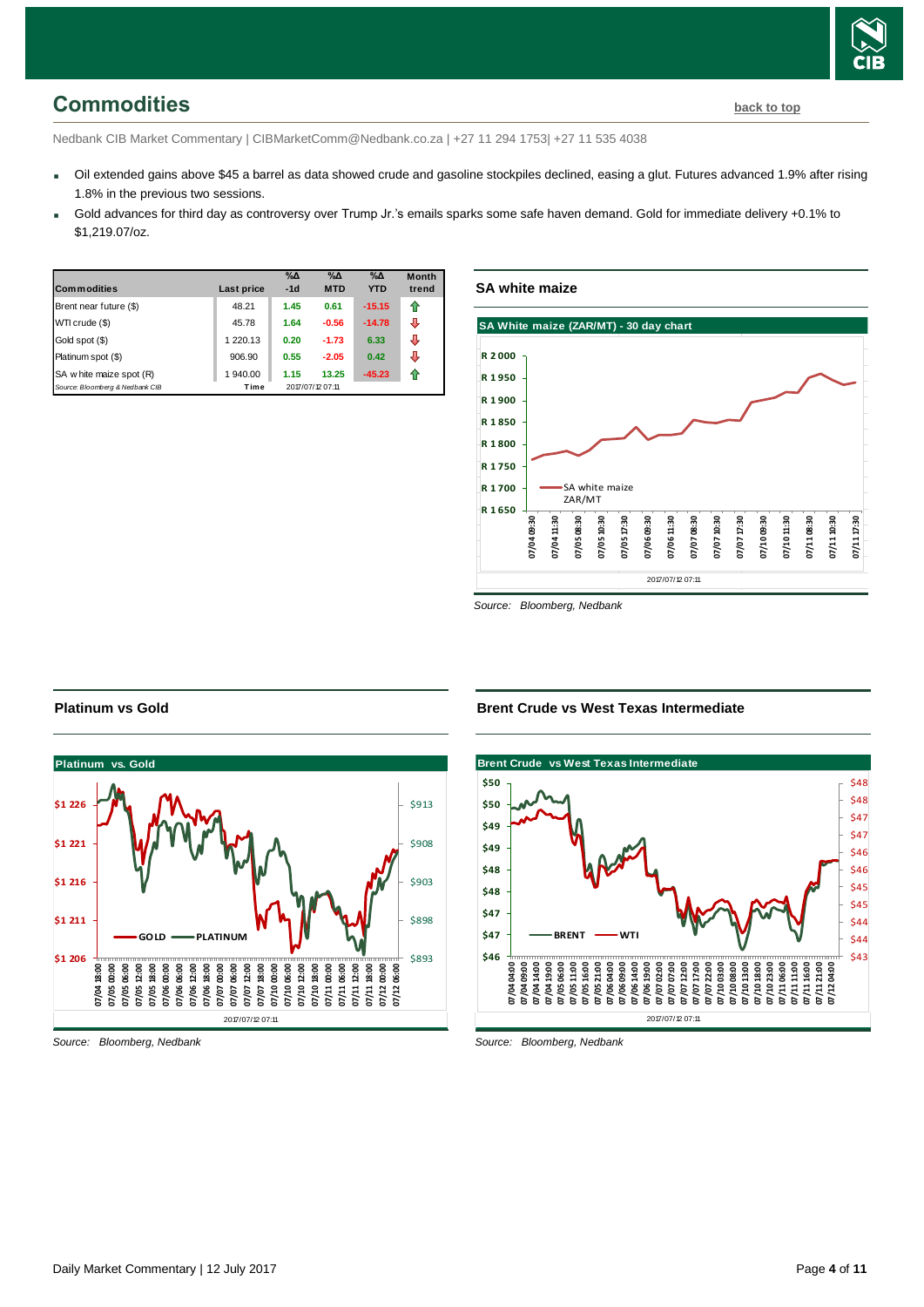## <span id="page-4-0"></span>**Equities [back to top](#page-0-0)**

Cash equities | +2711 535 4030/31

### **South Africa**

- The Top 40 gained 0.47%, closing at 46192.60, led higher by Naspers, which added 2.6%. The weaker currency gave a lift to the mining sector with the likes of Anglo American and BHP Billiton adding 2.9% and 1.9% respectively. Retailers were amongst the worst performers, with the likes of Foschini, Steinhoff, and Woolworths all losing more than 2%.
- The value traded at the close was R19.1billion with the ZAR trading at 13.59 vs the dollar.

## **UK/Europe**

 European markets ended Tuesday's session mostly lower, with investors taking a cautious stance ahead of Janet Yellen's semi –annual Monetary Policy Report to Congress on Wednesday. In London, Marks & Spencer Group fell 4.7% after reporting a decline in quarterly sale, while publishing and education company, Pearson declined 5.1% after agreeing to selling a 22% stake in the Penguin Random House Venture. The DAX ended marginally lower, down 0.07%, the CAC40 fell 0.48% and the FTSE100 lost 0.55%.

## **USA**

 US markets ended a lacklustre trading day mixed, with the S&P500 losing 0.1%, the Dow closing flat and the Nasdaq adding 0.27%. News of Donald Trump Jr, releasing a chain of emails with potentially damaging information on Hilary Clinton to the Russians initially weighed on markets, but did recover somewhat into the close. Steel and computer hard ware stocks were strong, while banking and airline stocks edged lower. In corporate news, PepsiCo Inc. fell 0.46% despite reporting better than expected earnings

#### **Asia**

 Asian markets are mixed this morning, with the Nikkei losing 0.5% after the yen rebounded from two month lows versus the dollar. Hong Kong stocks rose for a third day, with banking stocks leading the gains, while in Australian, weaker banking stocks offset gain in the mining space. Major miners rose after iron ore prices rose above \$65 ton. BHP Billiton and Rio Tinto were up 0.7% and 0.5%. Oil stocks were also firmer, lifted by a higher oil price.

|                                 |            | %Δ      | %∆               | %Δ            | <b>Month</b> |
|---------------------------------|------------|---------|------------------|---------------|--------------|
| <b>Developed Markets</b>        | Last price | $-1d$   | <b>MTD</b>       | <b>YTD</b>    | trend        |
| Dow Jones                       | 21 409.07  | 0.00    | 0.28             | 8.33          | ⇑            |
| Nasdag                          | 6 193.31   | 0.27    | 0.86             | 15.05         | ⇑            |
| S&P 500                         | 2425.53    | $-0.08$ | 0.09             | 8.34          | 合            |
| DJ Eurostoxx 50                 | 3 4 64.48  | $-0.39$ | 0.66             | 5.29          | ♠            |
| <b>DAX</b>                      | 12 437.02  | $-0.07$ | 0.91             | 8.33          | 合            |
| CAC                             | 5 140.60   | $-0.48$ | 0.39             | 5.72          | 合            |
| <b>FTSE</b>                     | 7 329.76   | $-0.55$ | 0.23             | 2.62          | 合            |
| ASX200                          | 5 668.00   | $-1.06$ | $-0.93$          | 0.04          | ⊕            |
| Nikkei 225                      | 20 078.19  | $-0.58$ | 0.22             | 5.04          | 合            |
| <b>MSCI World</b>               | 1915.67    | $-0.08$ | $-0.04$          | 9.39          | ⊕            |
|                                 |            | %Δ      | %Δ               | $\%$ $\Delta$ | <b>Month</b> |
| <b>Emerging Markets</b>         | Last price | $-1d$   | <b>MTD</b>       | <b>YTD</b>    | trend        |
| Hang Seng                       | 26 089.42  | 0.82    | 1.26             | 18.59         | ⇑            |
| Shanghai                        | 3 196.56   | $-0.20$ | 0.13             | 2.99          | ♠            |
| Brazil Bovespa                  | 63 832.15  | 1.28    | 1.48             | 5.99          | ⇑            |
| India - NSE                     | 31 762.22  | 0.05    | 2.72             | 19.29         | ⇑            |
| Russia Micex                    | 1 937.64   | 0.62    | 3.09             | $-13.22$      | 合            |
| <b>MSCI</b> Emerging            | 1 018.20   | 0.88    | 0.73             | 18.08         | 合            |
|                                 |            | %Δ      | %Δ               | $\%$ $\Delta$ | <b>Month</b> |
| <b>SA Indices</b>               | Last price | $-1d$   | <b>MTD</b>       | <b>YTD</b>    | trend        |
| <b>JSE All Share</b>            | 52 376.38  | 0.36    | 1.48             | 3.40          | ⇑            |
| Top 40                          | 46 192.63  | 0.47    | 1.70             | 5.22          | ⇑            |
| Resi 10                         | 32 201.36  | 1.45    | 6.32             | 0.29          | ⇑            |
| Indi 25                         | 70 926.47  | 0.55    | 0.59             | 10.34         | 合            |
| Fini 15                         | 14 444.30  | $-0.90$ | $-0.18$          | $-4.20$       | ⊕            |
| Source: Bloomberg & Nedbank CIB | Time       |         | 2017/07/12 07:11 |               |              |





<span id="page-4-1"></span>*Source: Bloomberg, Nedbank*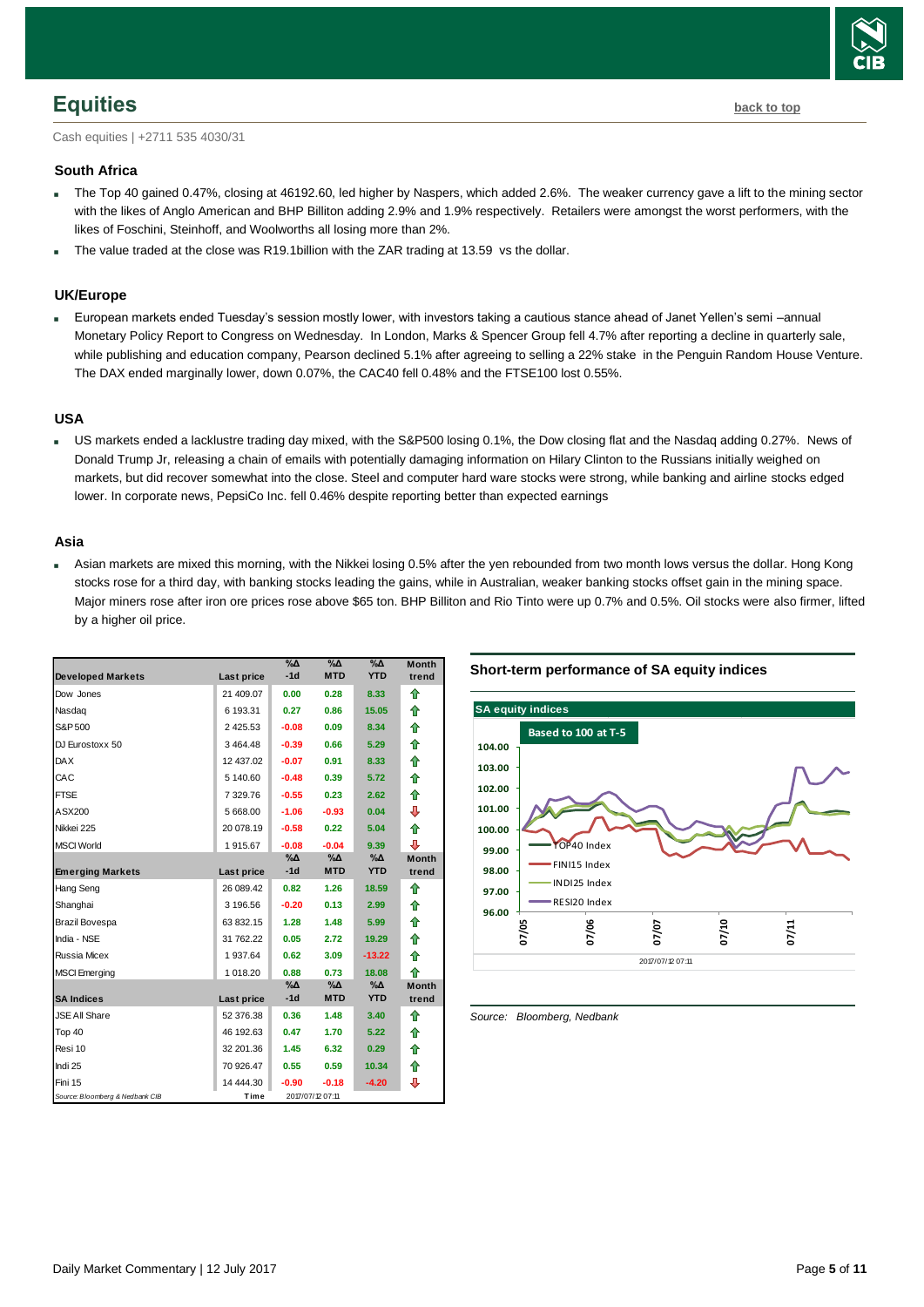# <span id="page-5-0"></span>**Last day to trade back to the contract of the contract of the contract of the contract of the contract of the contract of the contract of the contract of the contract of the contract of the contract of the contract of t**

Susan Correia [| Scorreia@Nedbankcapital.co.za](mailto:Scorreia@Nedbankcapital.co.za) | +27 11 295 8227

| Share code   | Share name                        | Dividend / interest rate                                                               |
|--------------|-----------------------------------|----------------------------------------------------------------------------------------|
| 11 July 2017 |                                   |                                                                                        |
| <b>APF</b>   | Accelerate Property Fund Ltd      | dividend $\omega$ 28.80469cps                                                          |
| <b>NEP</b>   | New Europe Inv PLC                | Merger - distribution in specie of NewCo shares 1 : 1 as return of Capital or as a div |
| OMN          | Omnia Holdings Ltd                | dividend $@$ 180cps                                                                    |
| ROC.         | Rockcastle Global Real Estate Ltd | Merger 1 NewCo: 4.7 ROC                                                                |
| SNU          | Sentula Mining Ltd                | Name change to Unicorn Capital Partners Ltd (UCP)                                      |

*Source: JSE*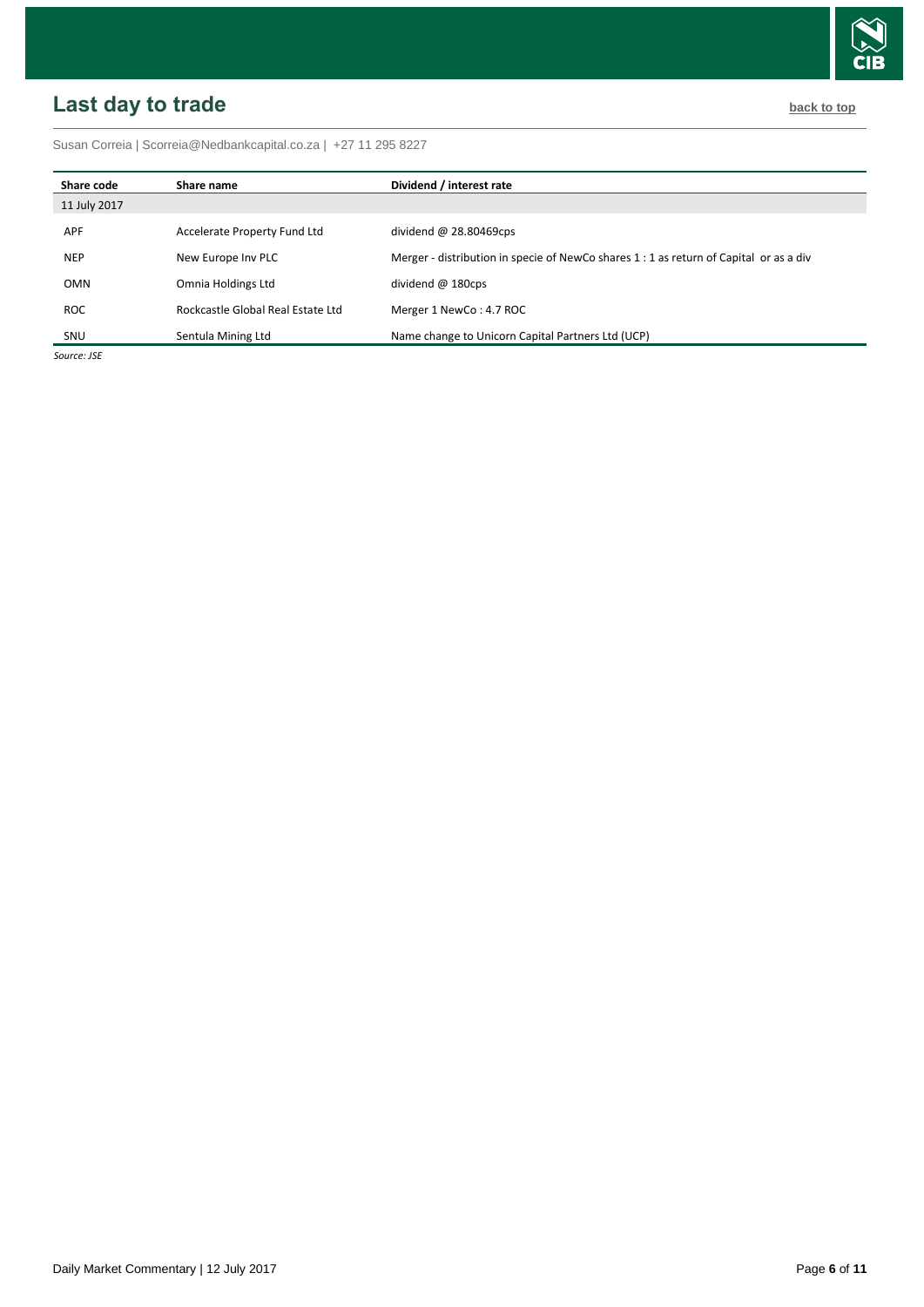# **JSE performance [back to top](#page-0-0) back to top**

Nedbank CIB Market Commentary | CIBMarketComm@Nedbank.co.za | +27 11 294 1753

| <b>Top40 constituents</b>               | Last price | $\%$ $\Delta$<br>-1d | %Δ<br><b>MTD</b> | %Δ<br><b>YTD</b>  | Month<br>trend |
|-----------------------------------------|------------|----------------------|------------------|-------------------|----------------|
| AGL: Anglo American Plc                 | 189.67     | 2.90                 | 8.06             | $-2.78$           | ⇑              |
| ANG: Anglogold Ashanti Ltd              | 132.96     | 1.71                 | 3.88             | $-12.86$          | ⇑              |
| APN: Aspen Pharmacare Holdings Lt       | 287.68     | $-0.28$              | 0.20             | 1.45              | ⇑              |
| <b>BGA: Barclays Africa Group Ltd</b>   | 139.90     | $-1.32$              | $-2.68$          | -17.07            | ⊕              |
| BID: Bid Corp Ltd                       | 315.23     | $-0.63$              | 5.35             | 28.59             | ⇑              |
| BIL: Bhp Billiton Plc                   | 221.56     | 1.91                 | 10.97            | 1.32 <sub>1</sub> | ⇑              |
| BTI: British American Tobacco Plc       | 899.42     | $-0.14$              | 0.67             | 15.52             | ⇑              |
| <b>BVT: Bidvest Group Ltd</b>           | 154.37     | $-1.24$              | $-2.04$          | -14.83            | ⊕              |
| CFR : Financiere Richemont-Dep Rec      | 109.00     | 0.36                 | 0.77             | 20.12             | ⇑              |
| CPI: Capitec Bank Holdings Ltd          | 782.36     | $-0.72$              | $-5.74$          | 12.57             | ⊕              |
| DSY: Discovery Ltd                      | 130.00     | 0.59                 | 1.63             | 13.54             | ⇑              |
| FFA: Fortress Income Fund Ltd-A         | 17.00      | 0.00                 | $-0.93$          | 2.60              | ⊕              |
| FFB: Fortress Income Fund Ltd           | 35.90      | $-0.28$              | 3.46             | 11.04             | ⇑              |
| FSR: Firstrand Ltd                      | 47.50      | $-1.27$              | 0.74             | -10.66            | ⇑              |
| GFI: Gold Fields Ltd                    | 48.48      | 1.83                 | 7.90             | 11.22             | ⇑              |
| <b>GRT: Grow thpoint Properties Ltd</b> | 24.34      | $-0.53$              | $-0.57$          | $-5.99$           | ⊕              |
| <b>INL: Investec Ltd</b>                | 96.86      | $-1.54$              | 0.37             | 6.73              | ⇑              |
| <b>INP:</b> Invested Plc                | 97.96      | $-1.38$              | 0.68             | 7.94              | ⇑              |
| <b>ITU:</b> Intu Properties Plc         | 46.15      | $-0.71$              | 0.83             | -1.77             | ⇑              |
| LHC: Life Healthcare Group Holdin       | 24.78      | $-0.56$              | $-3.39$          | $-18.30$          | ⊕              |
| MEI: Mediclinic International Plc       | 123.76     | $-0.59$              | $-2.20$          | $-4.80$           | ⊕              |
| MND: Mondi Ltd                          | 345.24     | $-0.19$              | 1.81             | 23.30             | ⇑              |
| MNP: Mondi Plc                          | 347.52     | $-0.39$              | 2.02             | 24.68             | ⇑              |
| MRP: Mr Price Group Ltd                 | 155.00     | $-0.95$              | $-0.64$          | $-2.85$           | ⊕              |
| MTN: Mtn Group Ltd                      | 115.80     | $-0.43$              | 1.49             | $-8.22$           | ⇑              |
| NED: Nedbank Group Ltd                  | 205.08     | $-1.09$              | $-1.78$          | $-13.88$          | ⊕              |
| NPN: Naspers Ltd-N Shs                  | 2 585.00   | 2.68                 | 1.57             | 28.35             | ⇑              |
| NTC: Netcare Ltd                        | 24.56      | $-2.23$              | $-4.55$          | $-22.86$          | ⊕              |
| OML: Old Mutual Plc                     | 32.95      | -0.30                | 0.70             | -4.33             | t              |
| RDF: Redefine Properties Ltd            | 10.34      | 0.10                 | -1.71            | $-7.60$           | ⇩              |
| REI: Reinet Investments Sa-Dr           | 29.39      | 0.07                 | $-0.31$          | 9.66              | ⇩              |
| REM: Remgro Ltd                         | 211.00     | $-0.47$              | $-1.15$          | $-5.40$           | ⇩              |
| RMH: Rmb Holdings Ltd                   | 59.25      | $-0.64$              | 0.85             | -10.77            |                |
| SAP: Sappi Limited                      | 91.03      | 0.51                 | 4.52             | 1.20              | 合              |
| SBK: Standard Bank Group Ltd            | 144.56     | $-1.32$              | 0.36             | $-4.74$           | ⇑              |
| SHP: Shoprite Holdings Ltd              | 194.50     | $-1.07$              | $-2.45$          | 13.44             | ⇩              |
| SLM: Sanlam Ltd                         | 64.57      | $-1.88$              | $-0.35$          | 2.66              | ⇩              |
| SNH: Steinhoff International H Nv       | 66.94      | $-2.32$              | $-0.16$          | $-6.09$           | ⇩              |
| SOL: Sasol Ltd                          | 368.59     | 0.44                 | 0.57             | -7.60             | ⇑              |
| TBS: Tiger Brands Ltd                   | 367.59     | $-0.11$              | $-0.08$          | $-7.60$           | ⇩              |
| TRU: Truw orths International Ltd       | 68.50      | $-1.11$              | -4.20            | -14.02            | ⇩              |
| VOD: Vodacom Group Ltd                  | 169.00     | 0.60                 | 2.88             | 10.89             | ⇑              |
| WHL: Woolw orths Holdings Ltd           | 58.80      | $-2.00$              | -4.62            | -17.21            | ⇩              |
| Source: Bloomberg & Nedbank CIB         | Time       |                      | 2017/07/12 07:11 |                   |                |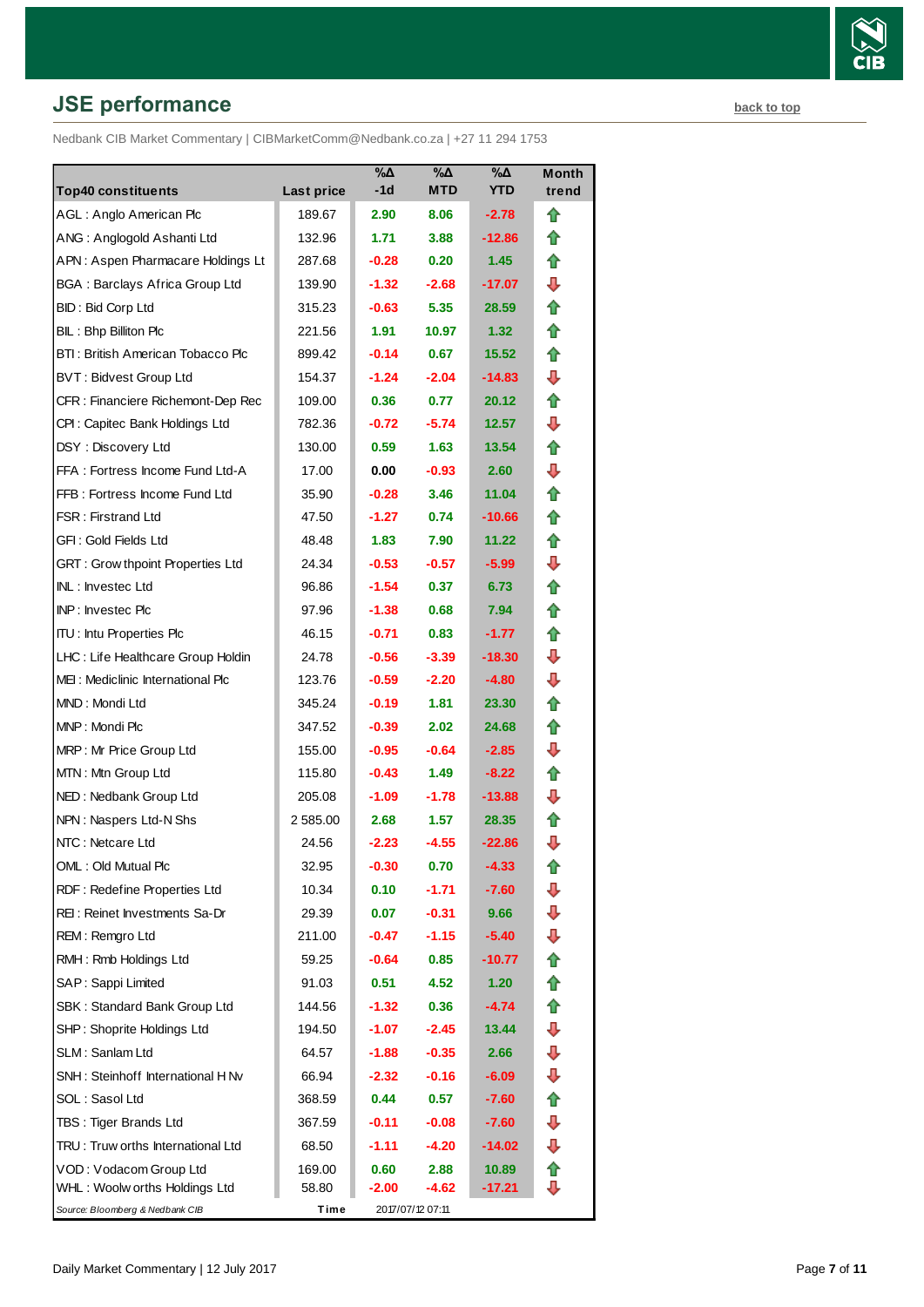

## <span id="page-7-0"></span>**Economics [back to top](#page-0-0)**

Nedbank CIB Market Commentary | CIBMarketComm@Nedbank.co.za | +27 11 294 1753

#### **SA**

- Manufacturing production declined by 0,8% y-o-y in May, from a 4,2% decrease in April. This was better than the consensus forecast of a 4,5% contraction.
- The annual decline was mainly driven by the 'petroleum, chemical products, rubber and plastic products' division which shaved off 2,1 percentage points.
- On a seasonally adjusted basis, manufacturing production contracted by 0,3% m- o-m, but was up 0,4% q-o-q for the three months to May.
- The sector is still expected to fare moderately better later in 2017, with output rising off this low base as global growth accelerates moderately and international commodity prices continue to drift higher.

**Synopsis: Statistics out so far in the second quarter suggest that economic activity remained relatively weak. Given the weak economy, decelerating food inflation and subdued global oil prices, the rand remains the key risk to the inflation outlook. We believe there are still considerable downside risks to the rand and therefore expect that the MPC will probably leave interest rates unchanged during this year and to possibly start cutting rates early in 2018.**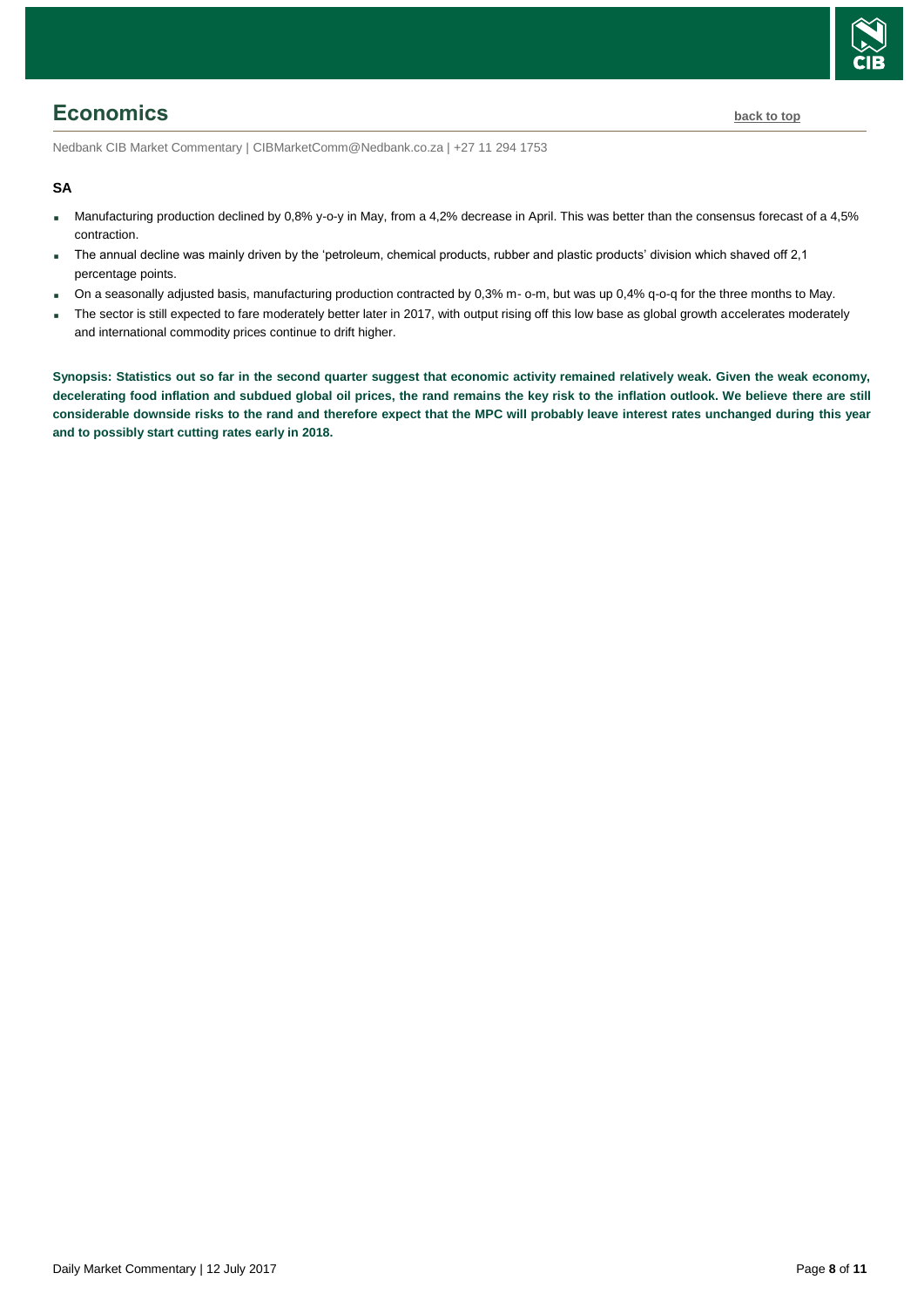

## <span id="page-8-0"></span>**Economic calendar [back to top](#page-0-0)**

Nedbank CIB Market Commentary | CIBMarketComm@Nedbank.co.za | +27 11 294 1753

|                   | <b>Country Event</b> |                                      | Period     | <b>Survey</b>    | Actual                       | Prior            | <b>Revised</b> |
|-------------------|----------------------|--------------------------------------|------------|------------------|------------------------------|------------------|----------------|
| 11-July           |                      |                                      |            |                  |                              |                  |                |
| 01:50 AM          | JN                   | Money Stock M3 YoY                   | <b>JUN</b> | 3.40%            | 3.30%                        | 3.40%            | 3.20%          |
| 01:00 PM          | <b>SA</b>            | Manufacturing Prod NSA YoY           | <b>MAY</b> | $-2.50%$         | $-0.80%$                     | $-4.10%$         | $-4.20%$       |
| 04:00 PM          | US                   | Wholesale Inventories MoM            | MAY F      | 0.30%            | 0.40%                        | 0.40%            |                |
| 04:00 PM          | US                   | Wholesale Trade Sales MoM            | <b>MAY</b> | 0.20%            | $-0.50%$                     | $-0.40%$         | $-0.30%$       |
| 04:00 PM          | US                   | <b>JOLTS Job Openings</b>            | <b>MAY</b> | 5950             | 5666                         | 6044             | 5967           |
| 12-July           |                      |                                      |            |                  |                              |                  |                |
| 01:50 AM          | JN                   | PPI YoY                              | <b>JUN</b> | 2.00%            | 2.10%                        | 2.10%            |                |
| 08:00 AM          | GE                   | Wholesale Price Index YoY            | <b>JUN</b> |                  | $\blacksquare$               | 3.10%            |                |
| 09:00 AM          | <b>SA</b>            | <b>BER Consumer Confidence</b>       | 1Q         |                  | $\blacksquare$               | $-10.0000$       |                |
| 10:30 AM          | UK                   | ILO Unemployment Rate 3Mths          | <b>MAY</b> | 4.60%            | $\blacksquare$               | 4.60%            |                |
| 11:00 AM          | EC                   | <b>Industrial Production WDA YoY</b> | <b>MAY</b> | 3.50%            | $\blacksquare$               | 1.40%            |                |
| 13-July           |                      |                                      |            |                  |                              |                  |                |
| 12:00 AM          | <b>CH</b>            | Exports YoY CNY                      | <b>JUN</b> | 14.60%           | $\blacksquare$               | 15.50%           |                |
| 12:00 AM          | <b>CH</b>            | Imports YoY CNY                      | <b>JUN</b> | 22.30%           |                              | 22.10%           |                |
| 12:00 AM          | <b>CH</b>            | <b>Trade Balance CNY</b>             | JUN        | CNY 275.1b       | $\blacksquare$               | CNY 281.6b       |                |
| 12:00 AM          | CH                   | <b>Exports YoY</b>                   | <b>JUN</b> | 8.9%             | $\qquad \qquad \blacksquare$ | 8.7%             |                |
| 12:00 AM          | CH                   | Imports YoY                          | JUN        | 14.50%           | ۰                            | 14.80%           |                |
| 12:00 AM          | CH                   | <b>Trade Balance</b>                 | <b>JUN</b> | <b>USD 42.6b</b> |                              | <b>USD 40.8b</b> |                |
| 08:00 AM          | GE                   | CPI YoY                              | MAY F      | 1.60%            |                              | 1.60%            |                |
| 11:30 AM          | <b>SA</b>            | <b>Gold Production YoY</b>           | <b>MAY</b> |                  |                              | $-2.03%$         |                |
| 11:30 AM          | <b>SA</b>            | Mining Production YoY                | <b>MAY</b> | 2.20%            |                              | 1.69%            |                |
| 11:30 AM          | <b>SA</b>            | <b>Platinum Production YoY</b>       | <b>MAY</b> |                  |                              | $-5.21%$         |                |
| 02:30 PM          | US                   | PPI Final Demand YoY                 | <b>JUN</b> | 1.90%            |                              | 2.40%            |                |
| 08:00 PM          | US                   | Monthly Budget Statement             | JUN        | USD-35.0b        |                              | USD-88.4b        |                |
| Source: Bloomberg |                      | 2017/07/12 07:10                     |            |                  |                              |                  |                |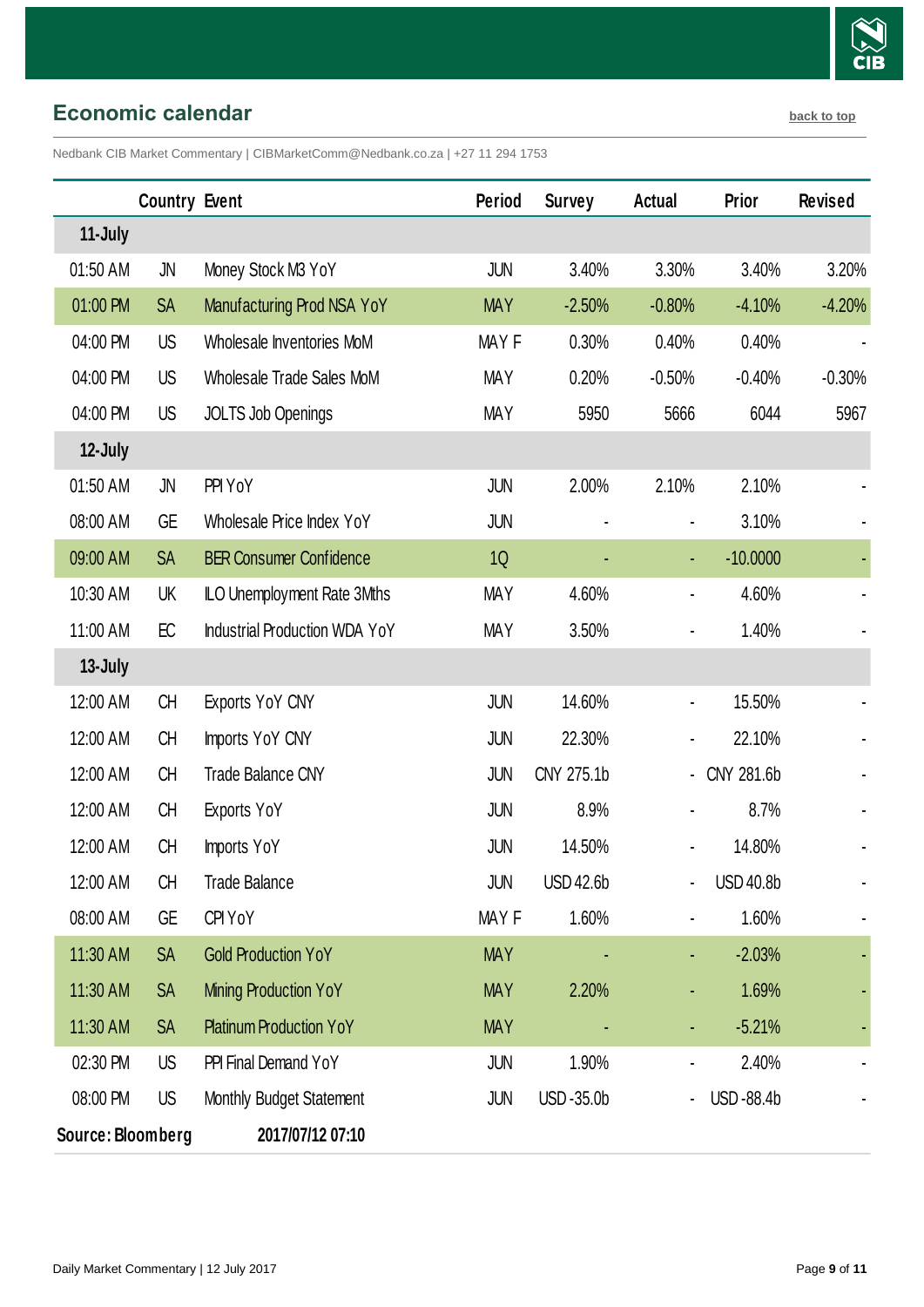

## <span id="page-9-0"></span>**Contacts**

**Treasury: Economic Analyst Reezwana Sumad** (011) 294 1753

**ALM Portfolio Management** (011) 535 4042

**Equities Sales and Distribution** (011) 535 4030/31

**Forex Institutional Sales Desk** (011) 535 4005

**Interest Rate Swaps & FRA's Trading** (011) 535 4004

**Money Market Institutional Sales Desk** (011) 535 4008

**Bond Trading** (011) 535 4021

**Forex Business Banking Sales Desk** (011) 535 4003

**Forex Retail Sales Desk** (011) 535 4020

**Money Market Business Banking Sales Desk** (011) 535 4006

**Non Soft & Soft Commodities Trading** (011) 535 4038

**Credit Derivatives**  (011) 535 4047

**Forex Corporate Sales Desk** JHB (011) 535 4002; DBN (031) 327 3000; CTN (021) 413 9300

**Inflation Trading** (011) 535 4026

**Money Market Corporate Sales Desk** JHB (011) 535 4007; DBN (031) 327 3000; CTN (021) 413 9300

**Preference shares desk** (011) 535 4072